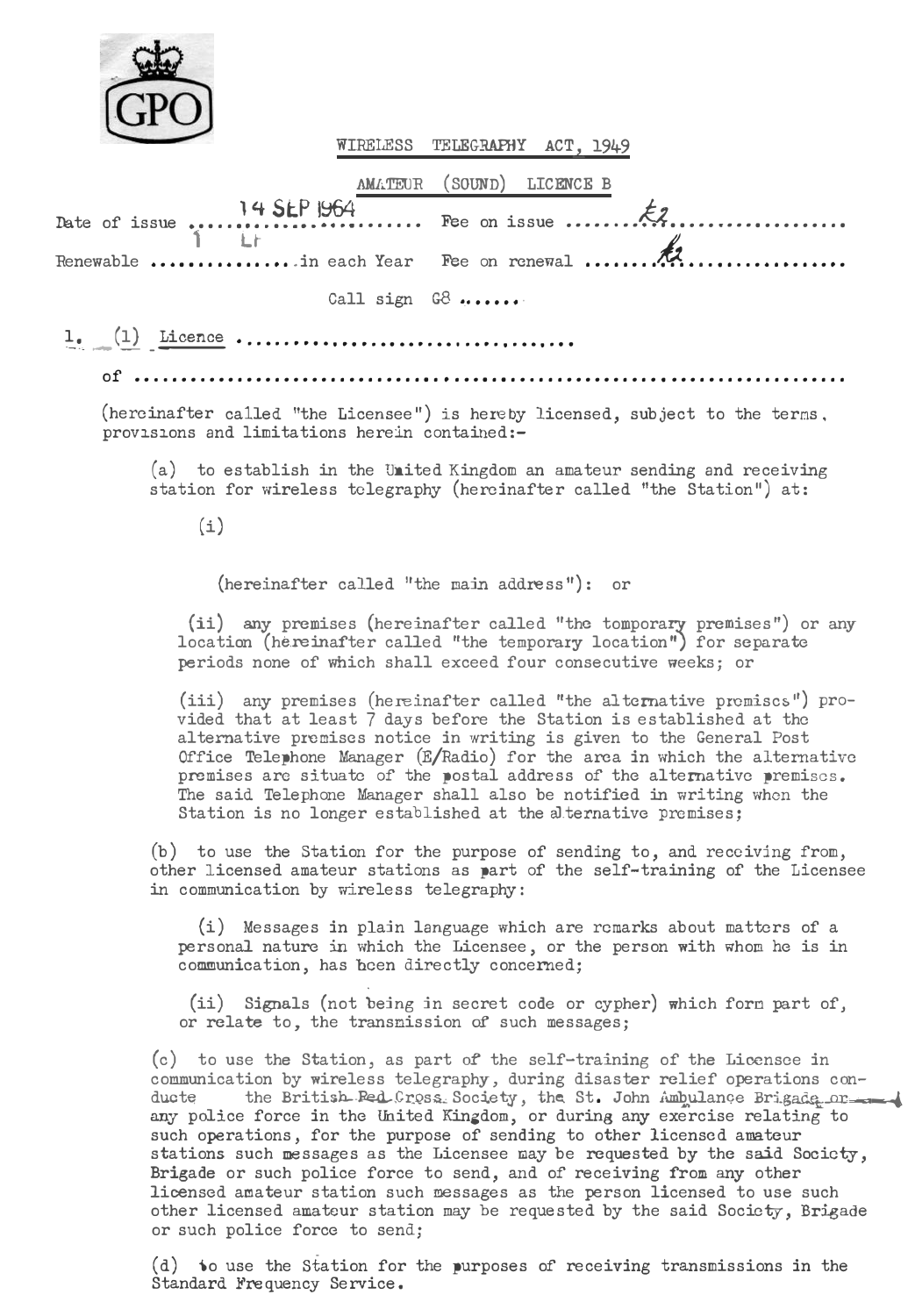$-$  . sticm shall not be established or used on the sea or within any  $\overline{\phantom{a}}$ .stuar . deck, or harbour, or in any moving vehicle, vessel or aircraft.

.b) The Station shall be used only with emissions which are of the classes stecified in the Schedule hereto and are within the frequency bands specified in the Schedule hereto in relation to those respective classes of emission, and with a power not exceeding that specified in the Schedule hereto in relation to the class of emission and frequency band in use at the time.

(c) The Station shall 'be operated only (i) by the Licensee personally, or (ii) in the presence of and under the direct supervision of the Licensee, by any other person who holds a wireless telegraphy licence issued by the Postmaster General to use another amateur station or who holds an Amateur Radio Certificate issued by the Postmaster GeneraJ..

(d) Messages shall not be broadoast to amateur stations in general, but shall be sent only to (i) amateur stations with which communication is established separately and singly, or (ii) groups of particular amateur stations provided that communication is first established separately and singly with each station in any such group.

(e) 'ffnen the Station is used for the purpose of sending messages by the type of transmission known as Radio Teleprinter (RTTY) it shall be used only with International Telegraph Code No.2 (5 - Unit Start-Stop) and with speeds of transmission of 45.5 or 50 bauds.

(f) No message which is grossly offensive or of an indecent or obscene character shall be sent.

2. International Requirement. The Licensee shall observe and comply with the relevant provisions of the 'Ielecommunication Convention.

## 3. Frequency Control and Measurement.

(1) A satisfactory method of frequency stabilisation shall be employed in the sendIngapparatus comprised in the Station.

 $(2)$  Equipment for frequency massurement shall be provided capable of verifying that the sending apparatus comprised in the Station is operating uith emissions within the authorised frequency bands.

# 4. Non-Interference.

(1) The apparatus comprised in the Station shall be so designed, constructed, maintained and used that the use of the Station does not cause any undue interference with any wireless telegraphy.

 $(2)$  At all times, every precaution shall be taken to avoid over-modulation, and to keep the radiated energy uithin the narrowest possible frequency bands having regard to the class of emission in use. In particular, the radiation of harmonics and other spurious emissions shall be suppressed to such a level that they cause no undue interference with any wireless telegraphy. To ensure that the requirements of this subclause are met, tests shall be made from time to time and details of those tests shall be recorded in the Log as required in clause 6 hereof.

(3) The use of "spark" sending apparatus is specifically forbidden.

5. Operators and access to Apparatus. The Licensee shall not permit or suffer any<br>wnauthorised person to operate the Station or to have access to the apparatus comprised therein. The Licensee shall ensure that persons operating the Station shall observe the term, provisions and limitations of this Licence at all times.

 $6.$   $Log.$ 

(1) An indelible record shall be kept in one book (not locse-leaf) (in this Literce called "the Log") showing the following :-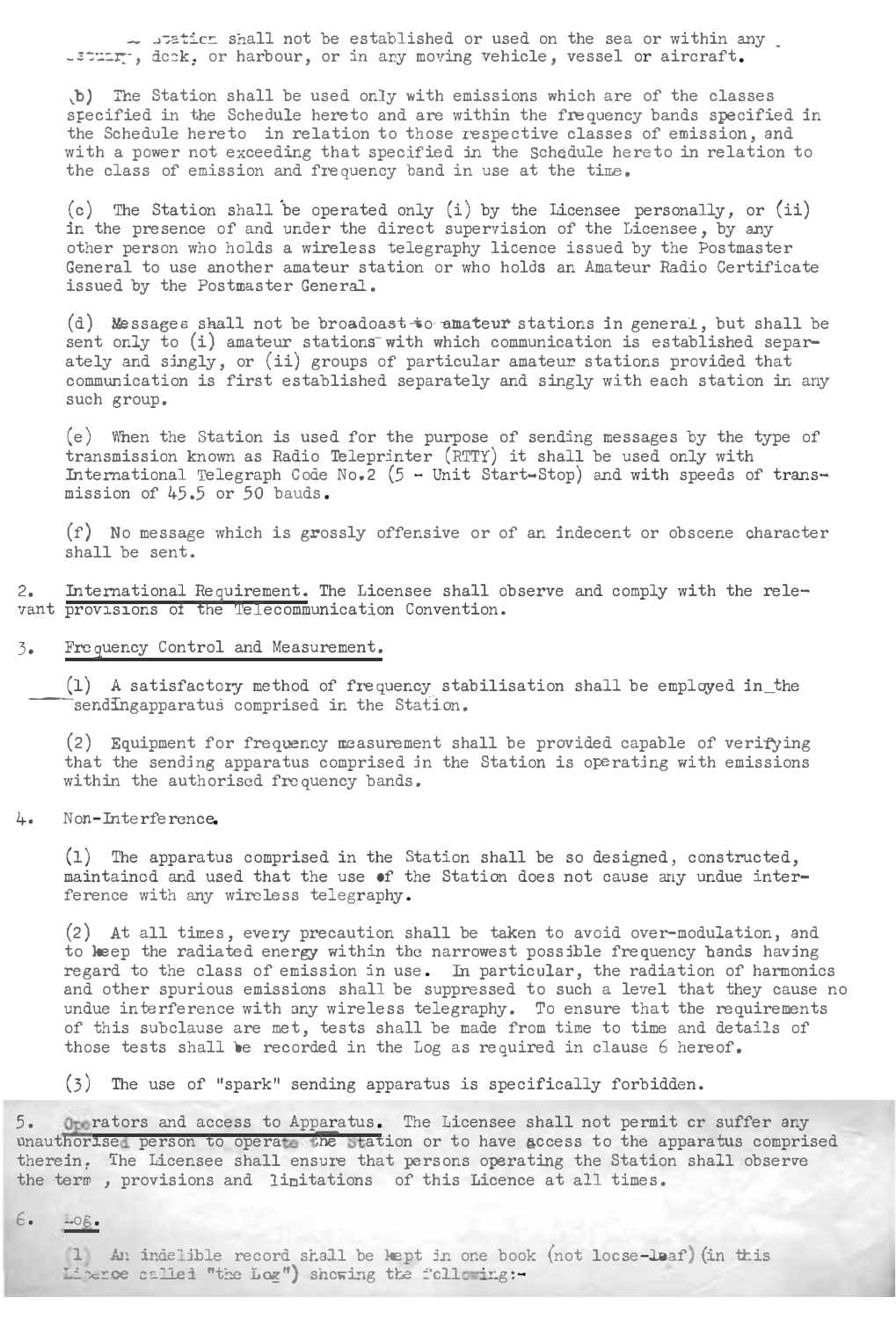$(a)$  Date.

(b) Time of' commencement of every call made from the Station (including the tests referred to in clause  $\mu(2)$  hereof).

(c) Call signs of the stations from which messages addressed to the Station are received or to which messages are sent, times of establishing and ending<br>communication with each such station, and the precise frequency (not frequency band) or frequencies (not frequency bands) and class or classes of emission in each case.

(d) Time of closing down the Station.

 $(e)$  The address of the temporary premises or the alternative premises or particulars of the temporary location when the Station is established other<br>t an as provided in clause  $1(1)(a)(i)$  hereof.

All times shall be stated in  $G$ ,  $H$ ,  $T$ . No gaps shall be left between entries and all entries shall be made at the time of sending and receiving,

(2) If the Station is at any time operated by a person other than the Licensec (sec clause 1(2) ( $\cdot$ ) (ii) here of) tilu Liccnsce shall ensure that the log is signed by that person with his fullnese, and that the call sign of the station which he is licensed to use, or, (if there is no such station) the number of his Amatcur Radio Certificate, is shown in the Log.

7. Receiver. The Station shall be equipped for the reception of message sent on the frequency or frequencies, and by means of the class o: classes of emission. which are in current use at the Station for the purpose of sending.

8, Recorded messages,

(1) Messages addressed to the Station from any licensed amateur station uith which the Licensee is in communication may be recorded and retransmitted in accordance with this Licence, provided that the retransmission is intended for reception by the originating station only, and that the call sign of that station is not included in the retransmission.

(2) Modulation is prohibited by means of recordings of any kind other than special recordings of sinusoidal tone or tones within the audio frequency spectrum which may be either constant or steadily changing in frequency.

(3) Gramophonc or tape recordings of the type intended for entertainment purposes may not be transmitted for any purpose.

9. Call Sign and notification of location.

(1) Whenever the Station is used tho cal. l sign mentioned on the first page or this Licence shall be transmitted: Provided that when the Station is used -

(a) at an add±css other than the main address the Licensee shall, in order to indicate the country or place of use, vary the prefix letter to the call sign by using the prefix letter(s) appropriate to that country or place, being G for England, GM for Scotland, GW for Wales, GI for Northern Ireland, .GC for the Channel Islands and GD for the Islc.af Man:

(b) at the temporary premises the suffix  $*/A''$  shall bo added to the call sign;

(c) at the temporary location the suffix "/P" shall be added to the call sign.

 $(2)$  The call sign shall be sent for identification purposes at the beginning and at the end of each period of sending, and when ver the frequency is changed When the period of use exceeds 15 minutes the call sign shall be repeated (in the same manner) at the commencement of each succeeding period of 15 minutes.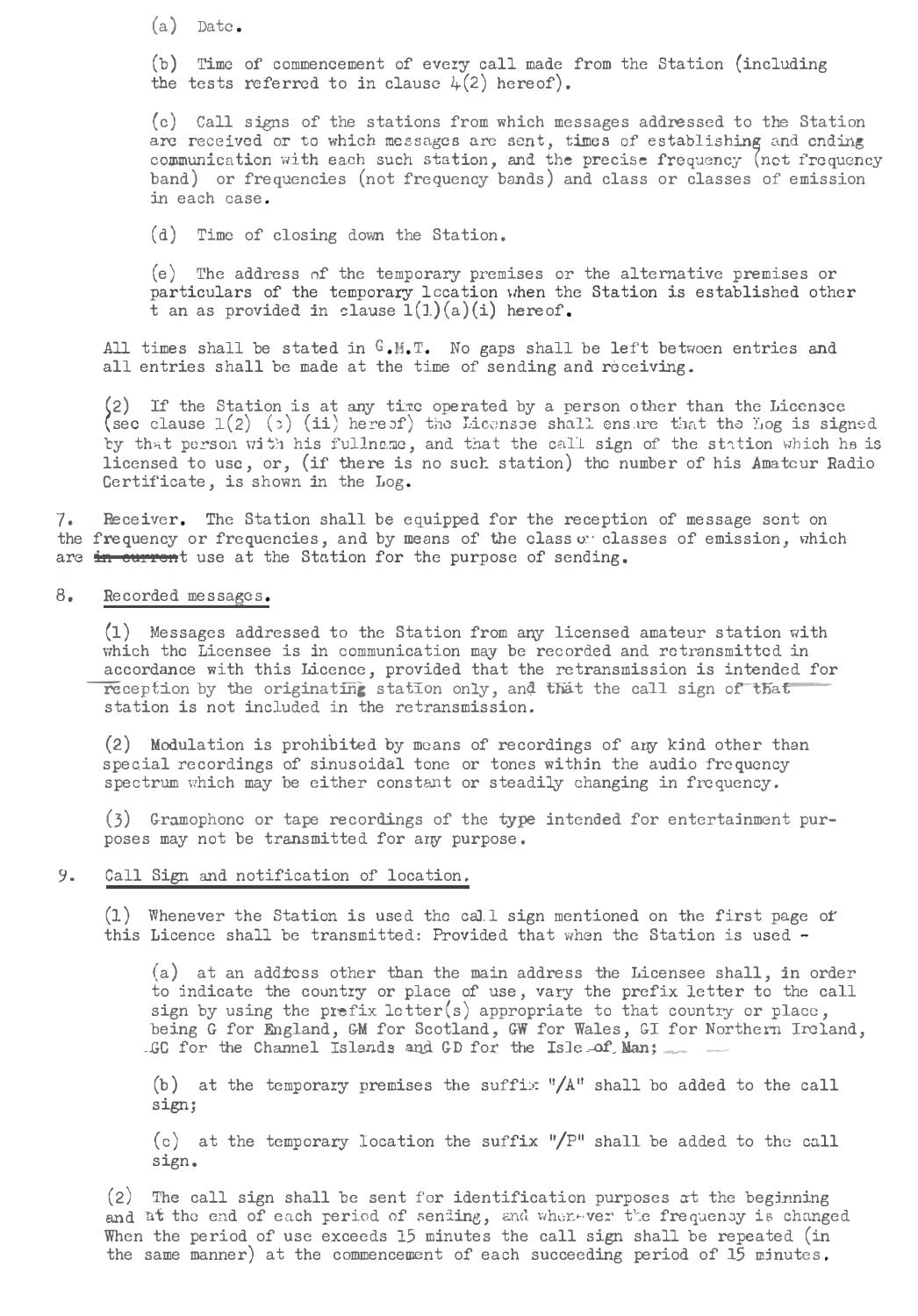$(3)$  The let rs of the call sign may be confirmed by the pronouncement of. well-known words of which the initial letters are the same as those in the call sign; but words used in this manner shall not be of' a facetious or objectionable character.

 $(h)$  When the Station is used at the temporary premises or the temporary location, particulars of the temporary location or of the address of the temporary premises shall be sent at the beginning and end of the establishment of communication with each separate amateur station, or at intervals of 15 minutes, whichever is the nore frequent.

10. Inspection. The Station, this Licence and the Log shall be available for inspection at all reasonable times by duly authorised officers of the Post Office.

11. Station to close down. The Station shall be\_closed down at any time o the\_deman of an officer of the Post Office.

12. FBriod of Licence, Renewal, Revocation. and Variation. This Licence shall continue in force for one year from the date of issue, and thereafter so long as the Licensee pays to the Postmaster General in advance in each year on or before the anniversary of the date of issue the renewal fee prescribed by or under the regula-<br>tions for the time being in force under section 2(1) of the Wireless Telegraphy Act, 1949: Provided that the Postmaster General may at any time after the date of issue  $(i)$  revoke this Licence or vary the terms, provisions or limitations thereof by a notice in writing served on the Licensee, or by a general notice published in the London, Edinburgh and Belfast Gazettes, or in a newspaper published in London, a newspaper published in Edinburgh and a newspaper published in Belfast addressed to all holders of Amateur (Sound) Licences B,  $(i)$  revoke this Licence by a general notice published by being broadcast by the British Broadcasting Corporation addressed to all holders of Amateur (Sound) Licences B. Any notice given under this clause may take effect either forthwith or on such subsequent date as may be specified in the notice.

::13. This Licence is not transferable.

14. Return of Licence. This Licence shall be returned to the Postmaster General when it has expired or been revoked.

15. Previous Licences Revoked. Any licence, however described, which the Postmastor General has previously granted to the Licensee in respect of the Station is hereby revoked.

#### 16. Interpretation.

- (1) In this Licence:-
	- (a) The expressions -

(i) "messages" and "signals" shall not include visual images sent by television, facsimile transmission, or other means;

(ii) "remarks about matters of a personal nature" shall not include messages about business affairs;

(iii) "Standard Frequency Service" shall have the same meaning as in ------<lhe--R&d-io�gu1&tion&-and-A.ddational Rad.io.Jmgul.a.:tions\_\_in\_f'orce llllder the International Telocoocunication Convention signed at Geneva on the 21st day of December, 1959, where it is defined as "A radiocommunication service for scientific, technical ond other purposes, providing the transmistion of specified frequencies of stated high precision. intended for general reception";

(iv) "the Telecommunication Convention" shall mean the International Telecommunication Convention signed at Geneva on the 21st day of Ieceober, 1959, and the Radio Regulations and Additional Radio Regulations in force thereunder and includes any Convention and Regulations which may from time to time be in force in substitution for or in amendment of the said Convention or the said Regulations: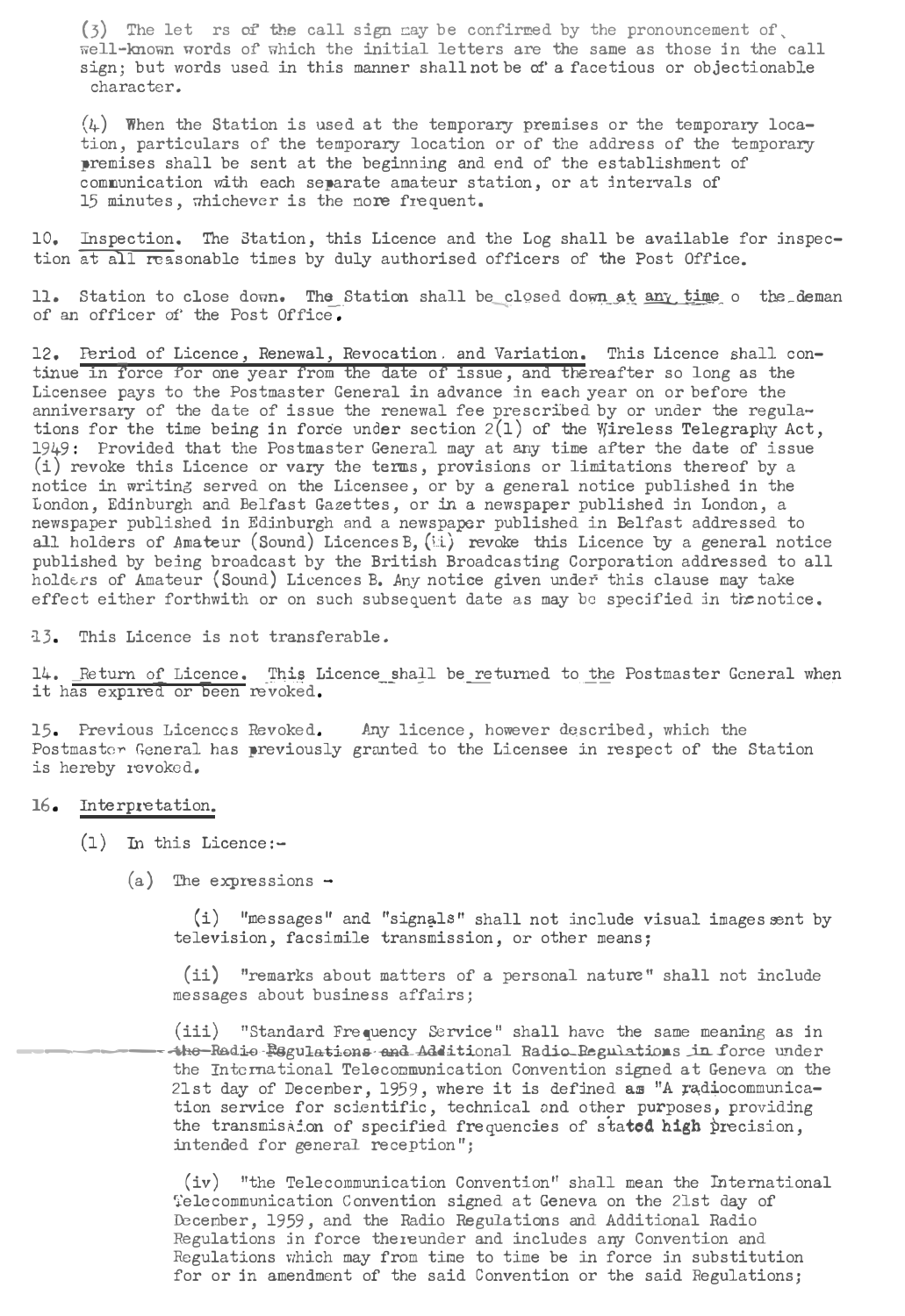$(v)$  "the United Kingdom" shall mean the United Kingdom of Great Britain and Northern Ireland, the Isle of Man and the Channel Islands.

(b) References to the operation of the Station shall include references to the speaking into the microphone comprised in the Station;

(c) Except where the context othernise requires uords and references shall have the same meaning as they have in the Wireless Telegraphy Act, 1949 or in the Regulations made under Part I thereof.

(2) Section 19(5) of the Wireless Telegraphy Act, 1949 shall apply for the purposes of this Licence as it applies for the purposes of the Act.

(3) Nothing in this Licence shall be deemed to authorise the use of the Station<br>for business, advertisement or propaganda purposes or (except as provided by clause ). (1) (c) hereof) for the sending or receiving of news or messages of or on behalf of, or for the benefit or information of any social, political, religious or cornrnercial organisation, or anyone other than the Licensee or the person vlith whom he is in communication.

Signed on behalf of Her Majesty's Postmaster General.

J.a. Sinaet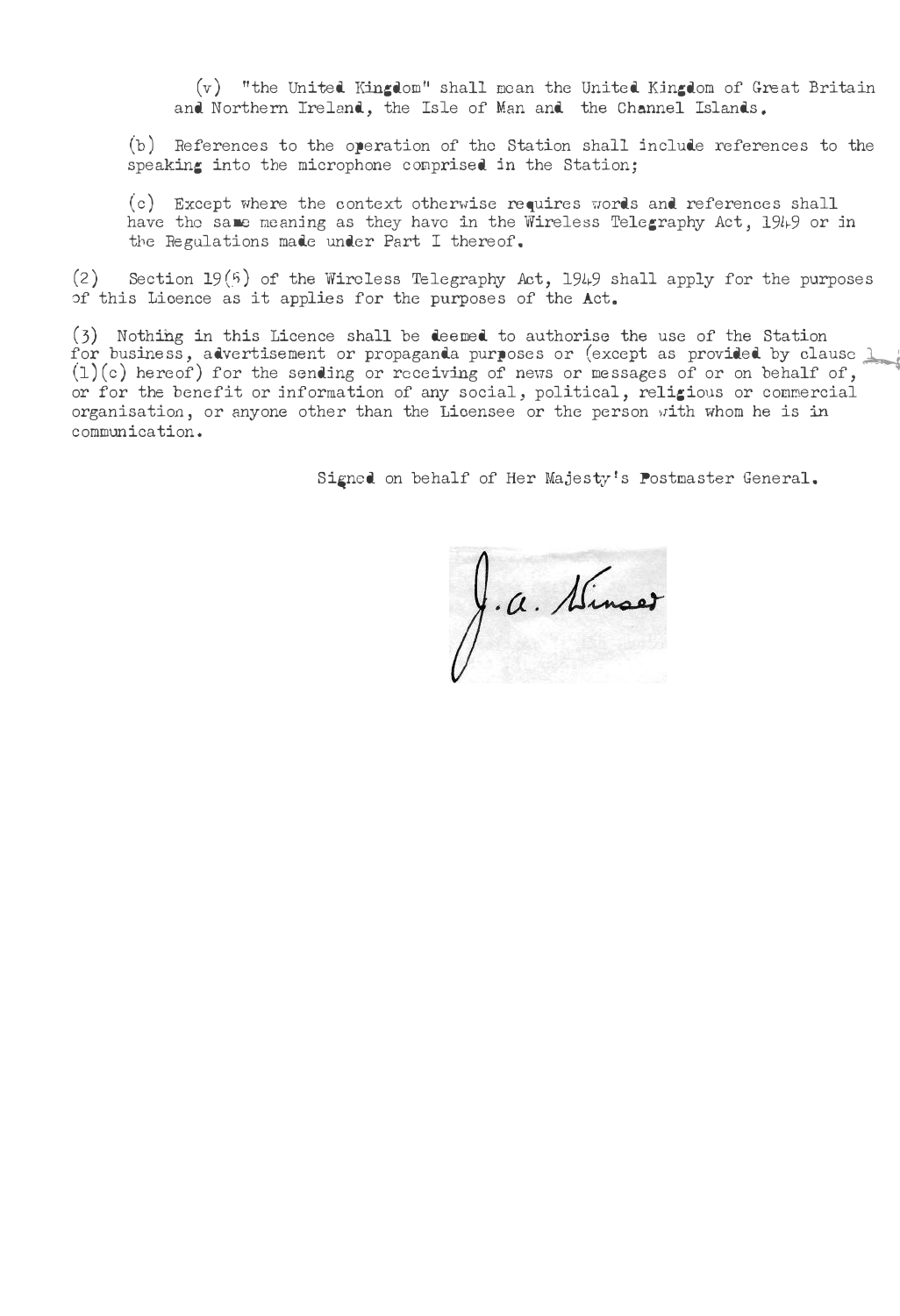THE SCHEDULE

| FREQUENCY BANDS<br>(In Mc/s) |                 |               |       | <b>EMISSIONS</b><br>CLASSES<br>0F | MAXIMUM D.C. INPUT POWER  |  |  |
|------------------------------|-----------------|---------------|-------|-----------------------------------|---------------------------|--|--|
|                              | (See A&B below) |               |       | (See C below)                     | $(See \t$ D below)        |  |  |
| 6                            | 420             |               | 450   |                                   |                           |  |  |
| ń                            | 1.215           |               | 1325  |                                   | 150 Watts                 |  |  |
| ń                            | 2300            | ×             | 2450  | A3, A3A, A3H,                     |                           |  |  |
| ń                            | 3400            |               | 3475  | A3J and F3                        |                           |  |  |
|                              | 5650            |               | 5850  |                                   |                           |  |  |
|                              | 10000           |               | 10500 |                                   |                           |  |  |
|                              | 21000           | $\rightarrow$ | 22000 |                                   |                           |  |  |
| $\beta$                      | 2350            |               | 2400  |                                   |                           |  |  |
| Ь                            | 5700            |               | 5800  | P3D and P3E                       | 25 watts mean power and   |  |  |
|                              | 10050           |               | 10450 |                                   | 2.5 kilowatts peak power. |  |  |
|                              | 21150           |               | 21850 |                                   |                           |  |  |

 $\beta$  These bands are all allocated to stations in the amateur service on a secondary basis on condition that they should not cause interference to other services.

A. Artificial satellites may not be used by stations in the amatcur service operating on any of the frequency bands authorised by this Licence.

B. The type of transmission known as Radio Teleprinter (RTTY) may be used in any of the frequency bands authorised by this Licence using classes of emission A1, A2, F1. #2 1D, P2D and P2E.

C. The symbols used to designate the classes of emission have the meanings assigned to them in the Telecommunication Convention. They are:-

## Amplitude Modulation

 $A3$ Telephony, double sideband. A3A Telephony, single sideband, reduced carrier. A3H Telephony, single sideband, full carrier. A3J Telephony, single sideband, suppressed carrier.

Frequency (or phase) Modulation.

F3 Telephony. Pulse Modulation

P3D Telephony, amplitude modulated pulses. P3E Telephony, width (or duration) modulated pulses.

D. D.C. input power is the total direct' current power input.to (i) the anode circuit of the valve(s) or (ii) any other device energising the aerial.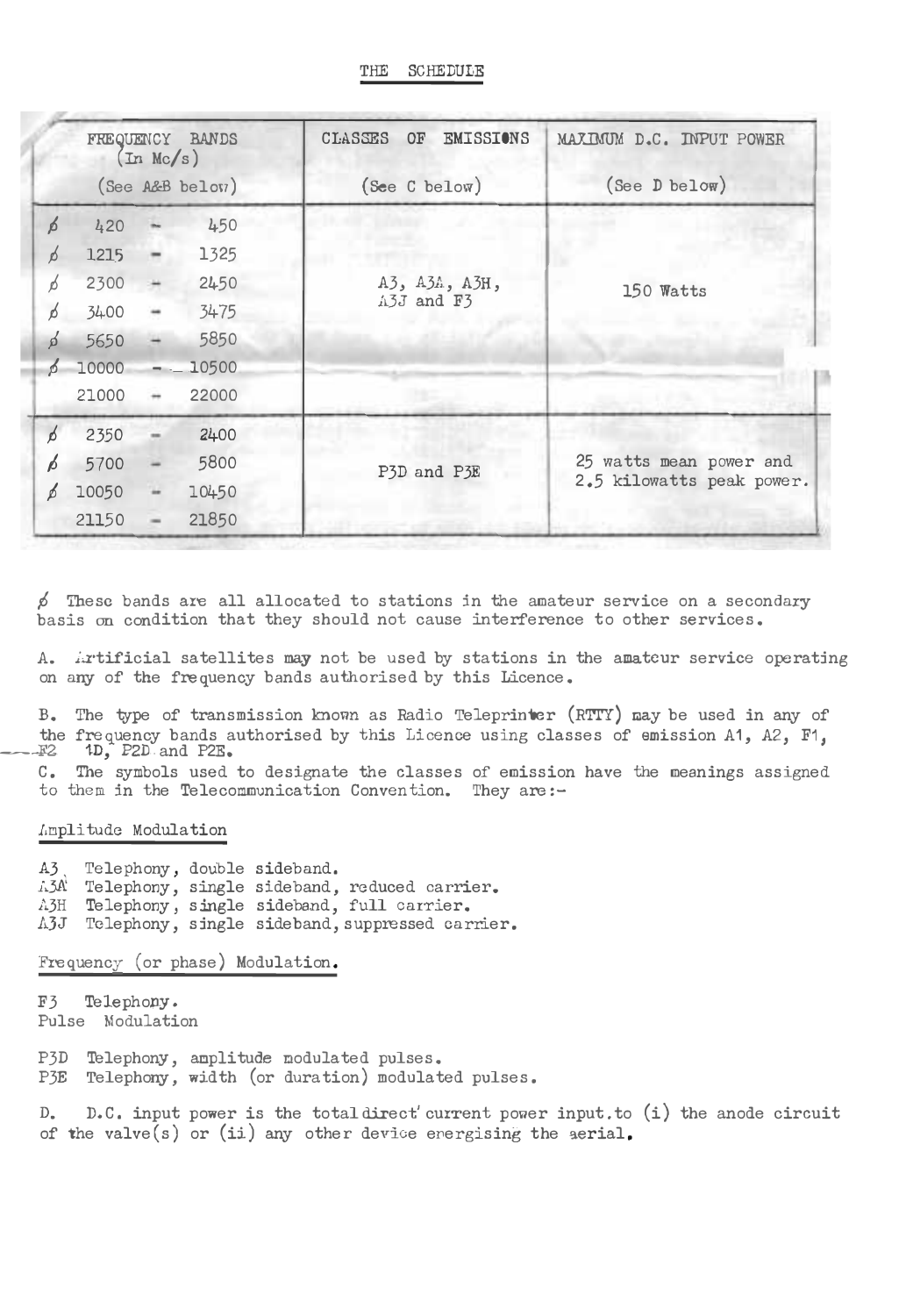### NOTES

(a) The Postmaster General should be notified promptly of any change in the corres pondence address of the Licensee. Except as provided in (b) below, correspondence<br>should be sent to the Postnaster General. Radio Services Department, General Post Office LONDON, E.C.l..

(b) Remittances and correspondence sbout payments to the Postmaster General required wader this Licence should be sent to the ... countant General's Department, General Post Office, Chetwynd House, West Bars, CHESTERFIELD, Derbyshire. It is unnecessary to send the Licence when naking remittances.

(c) Clause  $4(1)$  of the Licence requires that the apparatus comprised in the Station shall be so designed, constructed, maintained and used that the use of the Station does not cause any undue interference with any wireless telegraphy. In order to prevent interference due to close coupling of aerials, the aerial to be used for the Station should be sited as far as possible from any existing television or other receiving aerials in the vicinity. This is particularly important if it is proposed to instal an indoor transmitting aerial, e.g. in the loft, where intercference may be conducted through the electricity supply wiring. In some circumstances it might not be possible to use an indoor aerial.

(d) If power for the working of the Station is taken from a public electricity supply, no direct connection should be made between the supply mains and the aerial.

(e) If the Station is situated within half a mile of the boundary of any aerodrome, the height of the aerial or any mast supporting it must not exceed 50 feet above the ground level. An aerial which crosses above or is liable to fall or to be blown on to any overhead power wire (including electric lighting and tranway wires) or power apparatus must be guarded to the reasonable satisfaction of the owner of the power wire or power apparatus concerned.

(f) Demands for closing down (see clause 11) can be expected to be received, inter alia, in connection with national energencies or when interference is being caused to a Government wireless station or other important services. An oral denand by an officer of the Post Office to close down the station will be confirmed in writing.

 $(g)$  Under section 1 of the Wireless Telegraphy Act, 1949, it is an offence to use any station or apparatus for wireless telegraphy except under and in accordance with a licence granted by the Postmaster General. Breach of this provision may result in this licence being revoked and the offender being prosecuted.

(h) If any message, the receipt of which is not authorised by this Licence, is received by means of the Station, neither the Licensee nor any person operating the Station should make known the contents of any such message, its origin or destination, its existence or the fact of its receipt to any person except a duly authorised officer of Her Majesty's Government or a competent legal tribunal, and should not retain any copy or make any use of any such message, or allow it to be reproduced in writing, copied or made use of. It is an offence under section 5 of the Wireless Telegraphy Act, 1949, deliberately to receive messages the receipt of which is unauthorised or (except in the special circumstances mentioned in that section of the Act) to disclose any information as to the contents, sender or addressee of any such message.

 $(j)$  tis an offence under section 5 of the Wireless Telegraphy Act, 1949, to send by wireless telegraphy certain pisleading messages.

(k) This Licence does not authorise the Licensee to do any act which is an infringement of any copyright which may exist in the matter sent or received.

(1) This Licence does not absolve the Licensee from obtaining any necessary consent before entering on private property with any apparatus.

(n) For the reception of broadcast programmes a separate broadcast receiving licence is necessary.